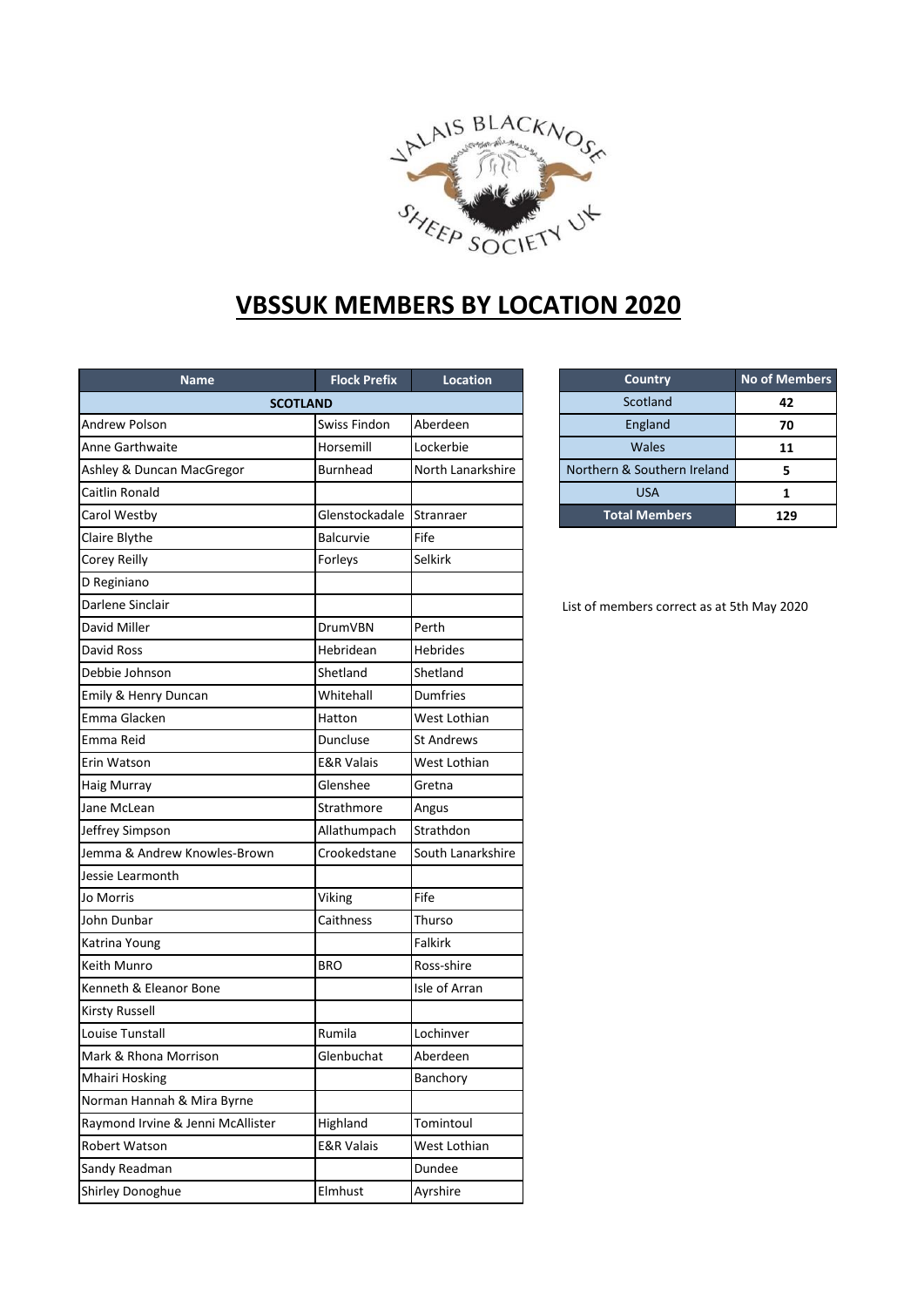| Susie Gemmell                 | <b>Burnmouth</b>                | Ayrshire           |  |  |  |  |  |
|-------------------------------|---------------------------------|--------------------|--|--|--|--|--|
| Symon & Jo Jacobsen           | Kineff                          | Inverbervie        |  |  |  |  |  |
| Thomas & Isla Goldie          | Goldies                         | Dumfries           |  |  |  |  |  |
| Tom Blackwood                 | Ayrshire                        | Ayrshire           |  |  |  |  |  |
| Valerie Cartner               | Blackwoodrige                   | Lockerbie          |  |  |  |  |  |
| Yvonne Baird                  | Vonnies                         | Kelso              |  |  |  |  |  |
| Zoe McMillan                  |                                 |                    |  |  |  |  |  |
| <b>ENGLAND</b>                |                                 |                    |  |  |  |  |  |
| Abigail Bolt & Emma Childs    | <b>New Forest</b>               | Hampshire          |  |  |  |  |  |
| Adam Kirkbride                | Cumberland                      | Cumbria            |  |  |  |  |  |
| Alan Watson                   | Middleton Hall<br>Lancs         |                    |  |  |  |  |  |
| Amanda Robinson               |                                 | Lancs              |  |  |  |  |  |
| Amy Wight                     | Staffordshire<br>Cotton Dell    |                    |  |  |  |  |  |
| Andrew & Emma Skidmore        | Penrith, Cumbria<br>Flakebridge |                    |  |  |  |  |  |
| Angela Instone                |                                 |                    |  |  |  |  |  |
| Anthony Thatcher              |                                 |                    |  |  |  |  |  |
| Ashley & Alice Malia          | Huruco                          | Yorkshire          |  |  |  |  |  |
| Carl & Ruth Walters           | Hullockhowe                     | Bampton            |  |  |  |  |  |
| Caroline Brown                |                                 |                    |  |  |  |  |  |
| Cathy Barker                  | SuperCute                       | Hampshire          |  |  |  |  |  |
| <b>Charlotte Adams-Lane</b>   | <b>BYHURST</b>                  | Surrey             |  |  |  |  |  |
| Cherry Aitken                 |                                 | Surrey             |  |  |  |  |  |
| Chloe Gridley                 | <b>River Glem</b>               | Suffolk            |  |  |  |  |  |
| Claire Lamb                   |                                 |                    |  |  |  |  |  |
| <b>Clementine Fraser</b>      | Waverton                        | Gloucestershire    |  |  |  |  |  |
| Daniel Pearson & Jason Sloan  | Limes                           | Cumbria            |  |  |  |  |  |
| David Taylor                  | Bridgehaugh                     | Berwickshire       |  |  |  |  |  |
| Dawn Petty                    |                                 |                    |  |  |  |  |  |
| Dougal Faure                  |                                 |                    |  |  |  |  |  |
| Emma Houston                  | Houstons                        | Nuneaton           |  |  |  |  |  |
| Emma Middlehurst              | Singletons                      | Lancashire         |  |  |  |  |  |
| George Heathcote              | Warborne                        | Hants              |  |  |  |  |  |
| Graham Smith                  |                                 |                    |  |  |  |  |  |
| <b>Heather Allen</b>          | Deepdale                        | Sheffield          |  |  |  |  |  |
| lan & Louise Fairburn         | Risby                           | Lincolnshire       |  |  |  |  |  |
| <b>J&amp;D Cowell</b>         | <b>Walton Fold</b>              | Lancashire         |  |  |  |  |  |
| Jack & Jackie Simonini        | Moorahill                       | Penrith            |  |  |  |  |  |
| James Bowler                  |                                 |                    |  |  |  |  |  |
| Jamie Wood                    | Prendwick                       | Northumberland     |  |  |  |  |  |
| Jane Robinson                 |                                 | <b>West Sussex</b> |  |  |  |  |  |
| Jessica Cutler & Sam Marshall | Marshvalley                     | Sheffield          |  |  |  |  |  |
| Jo Francis                    | Helvetica                       | Leighton           |  |  |  |  |  |
| John Ironside                 | Woodside                        | Aberdeen           |  |  |  |  |  |
| Katie Collin & J Hudspeth     |                                 | North Yorkshire    |  |  |  |  |  |
| Laura Ellison                 |                                 | Audlem             |  |  |  |  |  |
| Lindsay Crosland              |                                 |                    |  |  |  |  |  |
| Lisa Legge                    | <b>Buttercourt</b>              | Herefordshire      |  |  |  |  |  |
| Liv Gregory                   | Hamledge                        | Isle of Wight      |  |  |  |  |  |
| Marc & Rebecca Thomas         | Cambrian                        | Aberystwyth        |  |  |  |  |  |
| Maria Catlin                  | Floribunda                      | Northampton        |  |  |  |  |  |